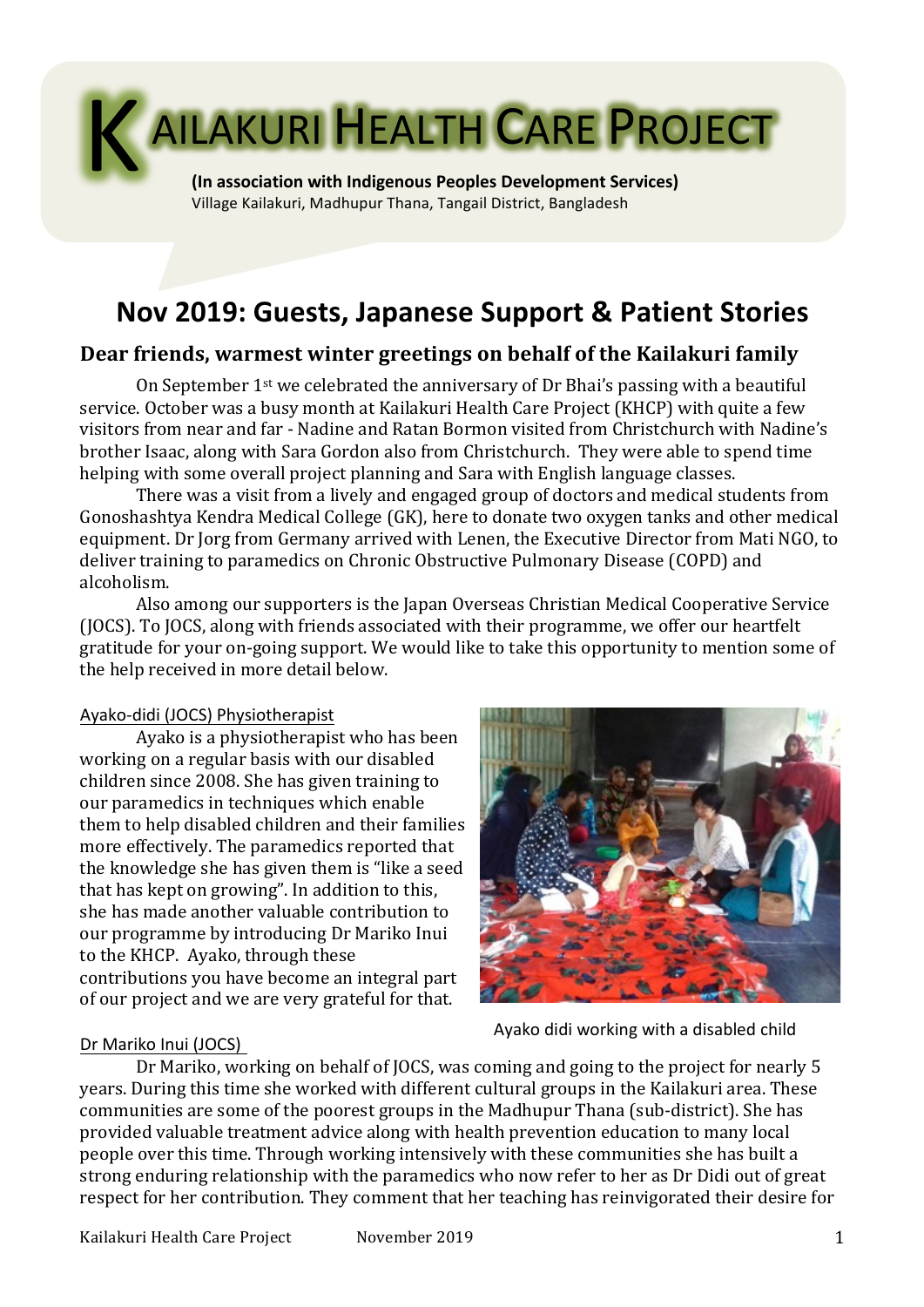learning and developing in their profession. Dr Baker also added a number of her medical procedures to the KHCP General Treatment Manual so her contributions continue in this way.



Dr Mariko with KHCP staff Sujit and Bijoy

In addition to her past support, Dr Mariko is still helping KHCP in a significant way with  $74\%$ financial support for the surgical transfer programme. (The other  $24\%$  is provided by World Child Future Foundation in Switzerland).

This support ensures that many of the helpless and poor are able to get the surgical interventions they need to restore them to full health. Many patients report that this help has given them a new life.

We would also like to mention the advice and guidance on medical matters given by Naomi-didi and Ivunko-didi, as well as the generous sponsorship from JOCS for paramedics to complete the Diploma for Medical Assistants

course. So far, two paramedics have been sponsored and this year another paramedic will also receive sponsorship. KHCP acknowledges your dedication and commitment to helping eradicate disease in this community and ensuring affordable and accessible health care facilities for the poor, and in this way, upholding the humanity of all people.

### Patient Stories

Central to the Kailakuri is our mission to change people's lives for the better and the following extracts introduce the stories of two patients whose lives were transformed by the treatment they were able to access. In large part this was due to your generous contributions.

### **Laboni Katun - A child with burns**



Laboni before surgery and 2 weeks after surgery (the purple colour is a topical antiseptic). Further treatment is required.

Laboni is a 9 year old girl who suffered debilitating burns five years ago from falling onto hot coals. This accident left her disfigured and with severe burn contractures from her upper chest to her chin, such that she was unable to extend her neck or close her mouth. This scarring inhibited her daily activities such eating or turning her head. As her parents were very poor they couldn't arrange the money for proper treatment.

Also, they didn't understand what kind of treatment Laboni actually required as they had limited education. Luckily, the parents found out about KHCP through a neighbour in their village. The neighbour's child had also suffered a burn and was treated successfully with the help of Kailakuri. Once Laboni arrived at Kailakuri she was placed on the surgical transfer programme for plastic surgery and through the help of one of the Japanese sisters, Ayako-didi, she was able to get the appropriate treatment. Laboni has had some surgery already and will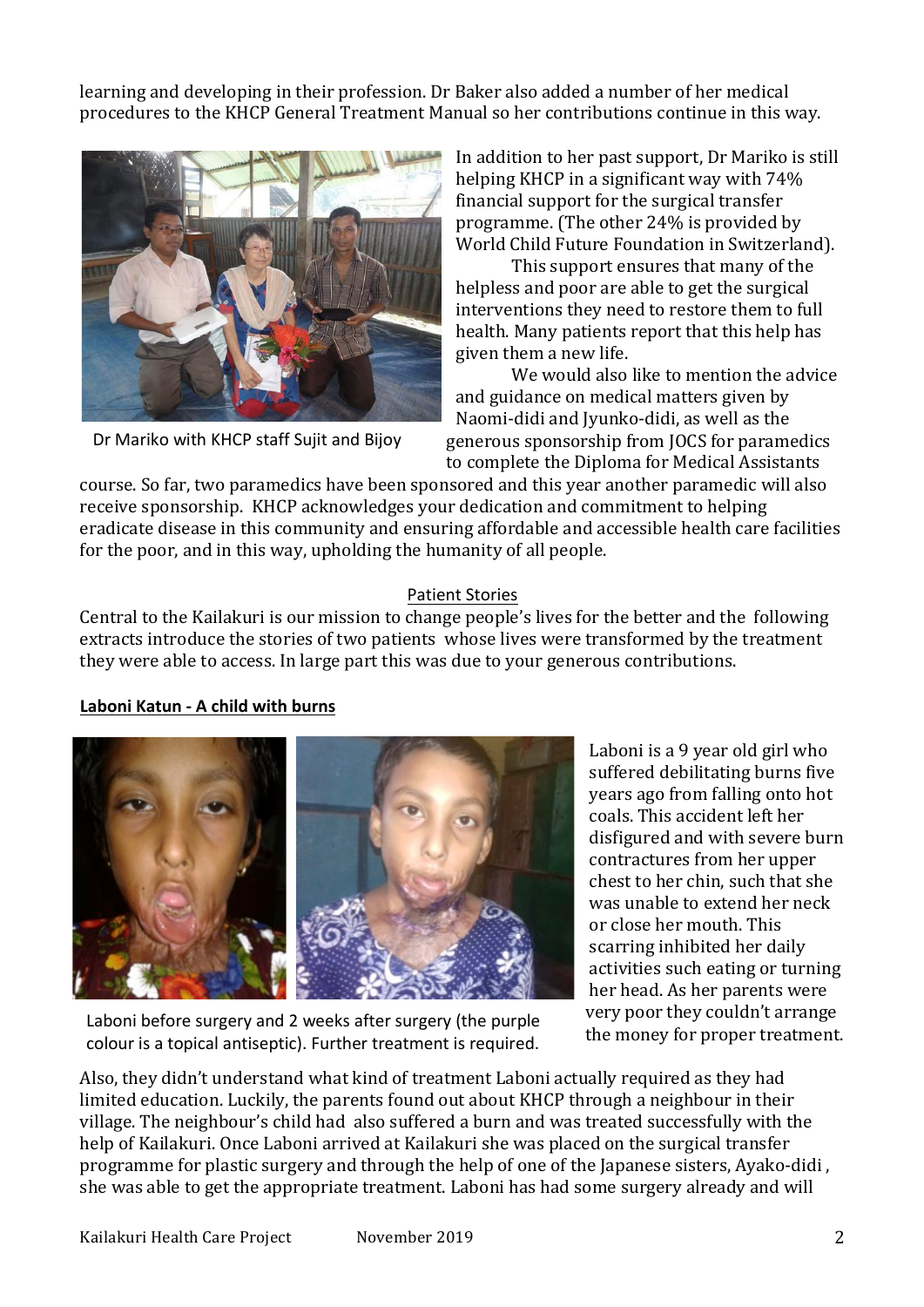need three more surgeries in the future to correct the problem. This intervention has transformed her life and allowed her to begin growing and living as a 9 year old girl should.

## Monjila Begum - A diabetic Woman

Monjila is a poor diabetic patient who had suffered for many years without proper treatment and as a consequence developed a diabetic foot (soft tissue or bone infection). A number of doctors had previously advised her to have the lower limb amputated but she refused. Finally, she came to KHCP and was admitted for 6 months for regular dressings and on-going treatment involving skin grafts. This treatment saved her from an amputation and she also learned, through attendance at the daily Diabetic Inpatient training programme, how to control her diabetes -a routine she will be able to maintain for the rest of her life. She was recently discharged and she and her family were very happy.

### **Dr Jason Bhai and Dr Merindy and family**



Dr Jason stitching up cut on patient's hand

The paramedics report that they are grateful for the guidance and support being given by Dr Jason and commend him on the gains he is making with the Bangla language. They are also impressed with his Bangla script, which they say is very nice.

The paramedics continue to learn from both Jason and Merindy and say they feel that the two doctors are very engaged and interested in them and their work. Jason and Merindy's four small children are now attending the local

mission primary school and have made friends with the other local children at the school. They are still learning Bangla and can say a few phrases and sing one or two songs.

In addition to Dr Jason and Merindy's medical work they are also supporting KHCP with different fundraising activities and contributions to newsletters for donor organisations in the USA. Kailakuri is very grateful for the commitment both doctors have to the needs of the poor and their work to uphold the mission and vision of Dr Baker Bhai.

### Our Heart-felt thanks

Before Dr Bhai died he expressed his final wish; that the organisation he started would continue as he had started it. With your prayers and help this organisation has grown and developed through the support we have received from all of you. We continue to pray for your on-going commitment to the vital work we do here.

And finally, thanks to our volunteer Sara Gordon for guest-editing this Newsletter during your stay at Kailakuri, as well as your English teaching and admin contributions!